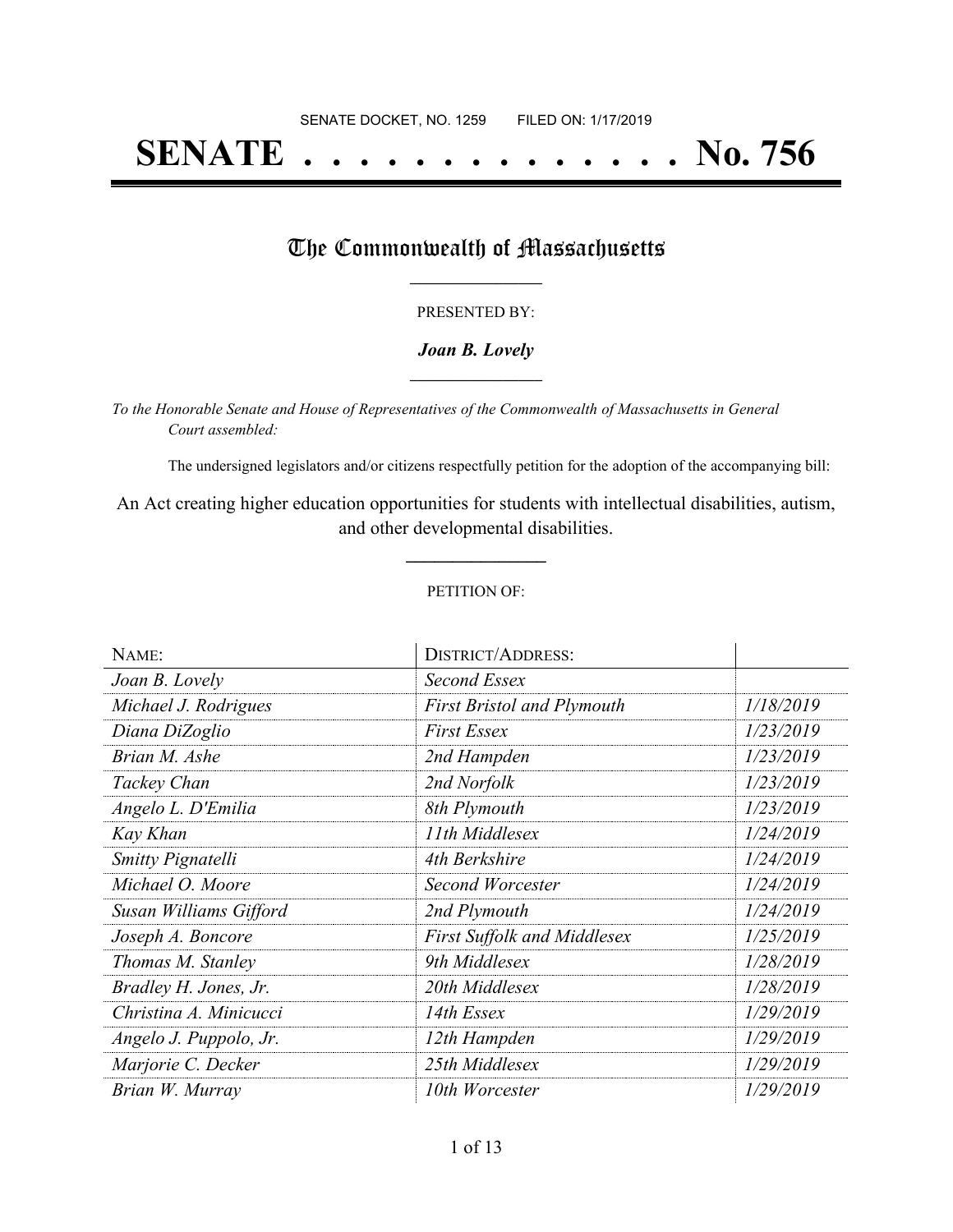| Michael J. Barrett       | <b>Third Middlesex</b>             | 1/29/2019 |
|--------------------------|------------------------------------|-----------|
| James T. Welch           | Hampden                            | 1/29/2019 |
| Patrick M. O'Connor      | Plymouth and Norfolk               | 1/29/2019 |
| Dean A. Tran             | <b>Worcester and Middlesex</b>     | 1/29/2019 |
| James B. Eldridge        | Middlesex and Worcester            | 1/29/2019 |
| David M. Rogers          | 24th Middlesex                     | 1/29/2019 |
| <b>Bradford Hill</b>     | 4th Essex                          | 1/30/2019 |
| Rebecca L. Rausch        | Norfolk, Bristol and Middlesex     | 1/30/2019 |
| Jennifer E. Benson       | 37th Middlesex                     | 1/30/2019 |
| Hannah Kane              | 11th Worcester                     | 1/30/2019 |
| Patricia D. Jehlen       | Second Middlesex                   | 1/30/2019 |
| Cindy F. Friedman        | <b>Fourth Middlesex</b>            | 1/31/2019 |
| Daniel J. Hunt           | 13th Suffolk                       | 1/31/2019 |
| Joanne M. Comerford      | Hampshire, Franklin and Worcester  | 1/31/2019 |
| Mike Connolly            | 26th Middlesex                     | 1/31/2019 |
| José F. Tosado           | 9th Hampden                        | 1/31/2019 |
| Jonathan D. Zlotnik      | 2nd Worcester                      | 1/31/2019 |
| Elizabeth A. Poirier     | 14th Bristol                       | 1/31/2019 |
| John F. Keenan           | Norfolk and Plymouth               | 1/31/2019 |
| Linda Dean Campbell      | 15th Essex                         | 2/1/2019  |
| Michael D. Brady         | <b>Second Plymouth and Bristol</b> | 2/1/2019  |
| Sean Garballey           | 23rd Middlesex                     | 2/1/2019  |
| Sal N. DiDomenico        | Middlesex and Suffolk              | 2/1/2019  |
| David T. Vieira          | 3rd Barnstable                     | 2/1/2019  |
| Julian Cyr               | Cape and Islands                   | 2/4/2019  |
| William N. Brownsberger  | Second Suffolk and Middlesex       | 2/6/2019  |
| Paul R. Feeney           | <b>Bristol and Norfolk</b>         | 2/7/2019  |
| Jason M. Lewis           | <b>Fifth Middlesex</b>             | 2/8/2019  |
| Michael F. Rush          | Norfolk and Suffolk                | 2/8/2019  |
| Cynthia Stone Creem      | <b>First Middlesex and Norfolk</b> | 2/8/2019  |
| Marcos A. Devers         | 16th Essex                         | 2/8/2019  |
| Jack Patrick Lewis       | 7th Middlesex                      | 2/11/2019 |
| Brendan P. Crighton      | <b>Third Essex</b>                 | 2/20/2019 |
| Walter F. Timilty        | Norfolk, Bristol and Plymouth      | 3/19/2019 |
| Bruce E. Tarr            | <b>First Essex and Middlesex</b>   | 3/19/2019 |
| Carmine Lawrence Gentile | 13th Middlesex                     | 6/7/2019  |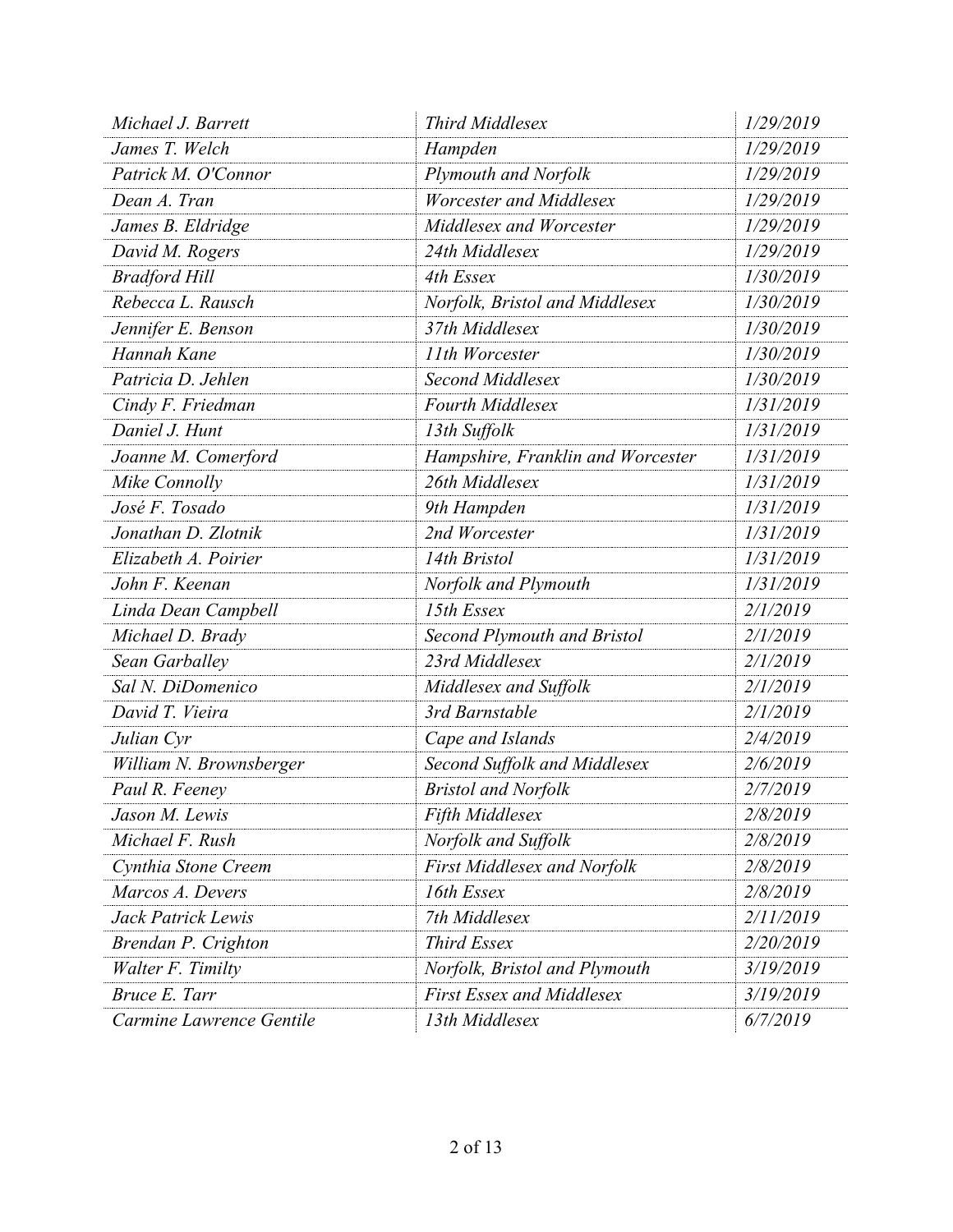# SENATE DOCKET, NO. 1259 FILED ON: 1/17/2019 **SENATE . . . . . . . . . . . . . . No. 756**

By Ms. Lovely, a petition (accompanied by bill, Senate, No. 756) of Joan B. Lovely, Michael J. Rodrigues, Diana DiZoglio, Brian M. Ashe and other members of the General Court for legislation to create higher education opportunities for students with intellectual disabilities, autism, and other developmental disabilities. Higher Education.

### [SIMILAR MATTER FILED IN PREVIOUS SESSION SEE SENATE, NO. *2467* OF 2017-2018.]

## The Commonwealth of Massachusetts

**In the One Hundred and Ninety-First General Court (2019-2020) \_\_\_\_\_\_\_\_\_\_\_\_\_\_\_**

**\_\_\_\_\_\_\_\_\_\_\_\_\_\_\_**

An Act creating higher education opportunities for students with intellectual disabilities, autism, and other developmental disabilities.

Be it enacted by the Senate and House of Representatives in General Court assembled, and by the authority *of the same, as follows:*

| $\mathbf{1}$   | SECTION 1. Section 1 of chapter 15A of the General Laws, as appearing in the 2016                |
|----------------|--------------------------------------------------------------------------------------------------|
| 2              | Official Edition, is hereby amended by inserting after the word "opportunities", in line 14, the |
| 3              | following words:-, including individuals with severe intellectual disabilities, severe autism    |
| $\overline{4}$ | spectrum disorders, and other severe developmental disabilities.                                 |
| 5              | SECTION 2. Said section 1 of said chapter 15A of the General Laws, as so appearing, is           |
| 6              | hereby amended by striking out, in line 23, the second time it appears, the following word:      |
|                | "and".                                                                                           |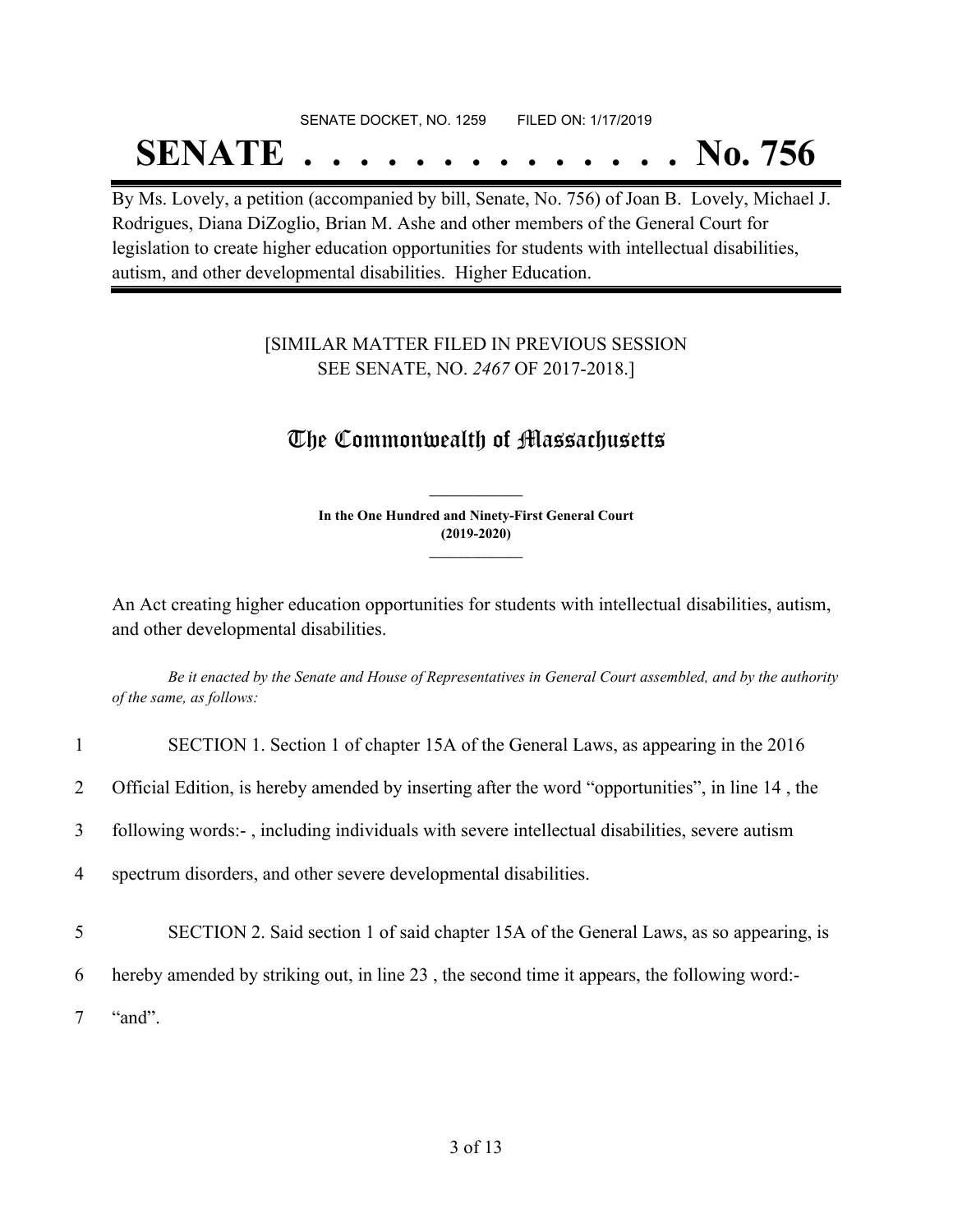| 8  | SECTION 3. Said section 1 of said chapter 15A, as so appearing, is hereby further                |
|----|--------------------------------------------------------------------------------------------------|
| 9  | amended by inserting after the word "levels", in line 28, the following words:-; and             |
| 10 | (d) to provide inclusive educational opportunities for individuals with severe intellectual      |
| 11 | disabilities, severe autism spectrum disorders and other severe developmental disabilities in    |
| 12 | order to improve academic achievement, develop employment and independent living skills, and     |
| 13 | enhance the learning environment for all citizens.                                               |
| 14 | SECTION 4. The fourth paragraph of section 7 of said chapter 15A, as so appearing, is            |
| 15 | hereby amended by inserting after the word "students", in line 35, the following:-, and students |
| 16 | with severe intellectual disabilities, severe autism spectrum disorders, and other severe        |
| 17 | developmental disabilities.                                                                      |
| 18 | SECTION 5. Section 7A of said chapter 15A, as so appearing, is hereby amended by                 |
| 19 | striking out, in line 26, the word "and".                                                        |
| 20 | SECTION 6. Said section 7A of said chapter 15A, as so appearing, is hereby further               |
| 21 | amended by inserting after the word "sources", in line 26, the following words:-; and (10)       |
| 22 | improving access for students with severe intellectual disabilities, severe autism spectrum      |
| 23 | disorders and other severe developmental disabilities.                                           |
| 24 | SECTION 7. Said section 7A of said chapter 15A, as so appearing, is hereby further               |
| 25 | amended by striking out, in line 86, the word "and".                                             |
| 26 | SECTION 8. Said section 7A of said chapter 15A, as so appearing, is hereby further               |
| 27 | amended by inserting after the word "sources", in line 87, the following words:-; and (10) to    |
|    |                                                                                                  |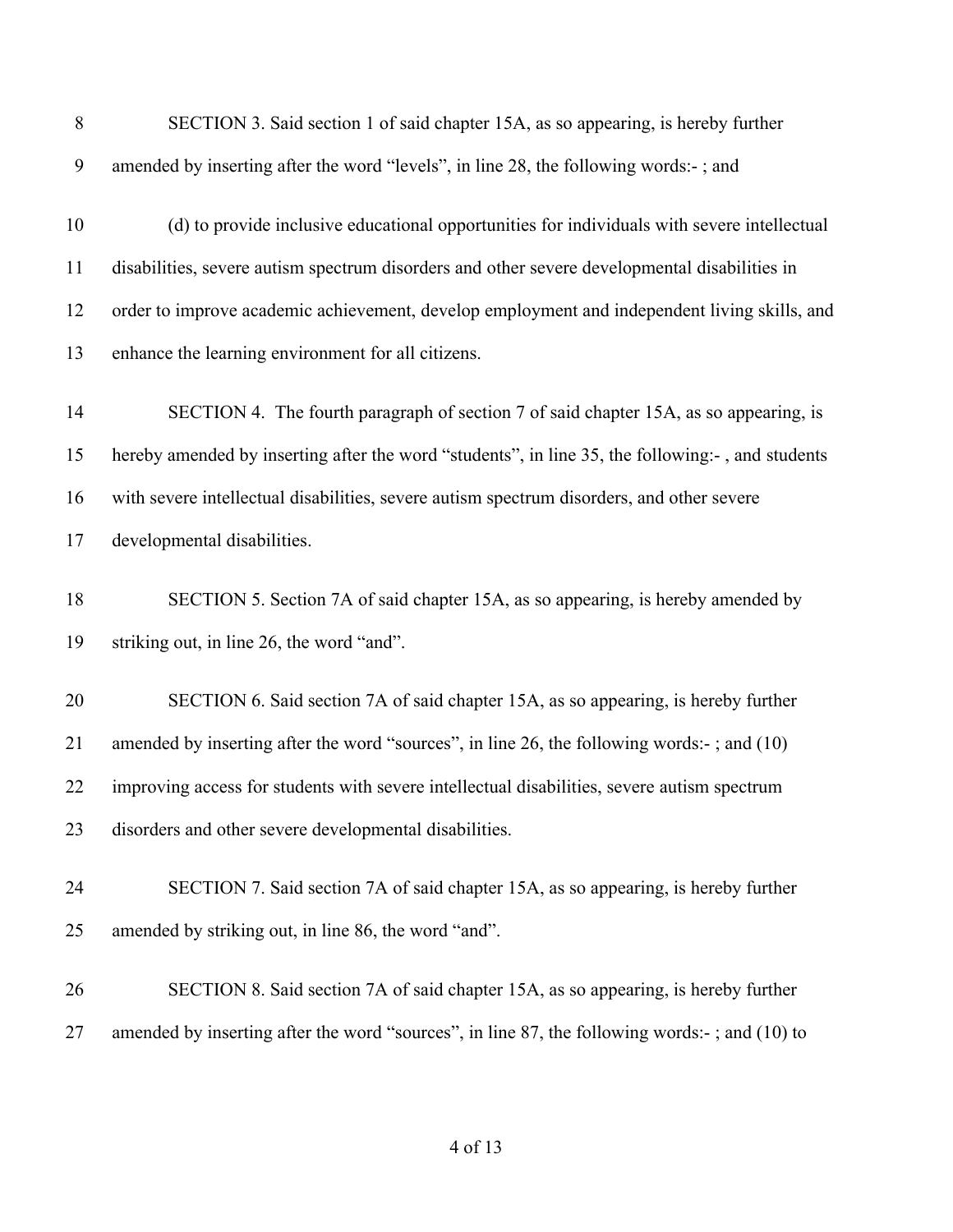improve access for students with severe intellectual disabilities, severe autism spectrum disorders and other severe developmental disabilities.

 SECTION 9. Said chapter 15A, as so appearing, is hereby amended by inserting after section 30 the following section: -

 Section 30A. (a) In order to provide individuals with severe intellectual disabilities, severe autism spectrum disorders, or other severe developmental disabilities with opportunities to be included with nondisabled students in all aspects of higher education for the purpose of gaining academic, career and technical, and independent living skills to prepare them for adult life, including but not limited to employment and civic engagement, these individuals shall not be required to take any standardized college entrance aptitude test; have a high school diploma or its equivalent; meet minimum academic course requirements; meet minimum grade point average requirements; or obtain a passing score on the statewide assessment tests utilized as a basis for competency determinations, under section 1D of chapter 69 of the General Laws, in order to participate in undergraduate academic courses that include students without disabilities, participate in internships or work-based training in settings with nondisabled students, and participate in extracurricular activities and all other aspects of campus life, in accordance with the provisions of this section.

 (b) Public institutions of higher education, in consultation with the department of higher education and consistent with the purposes of this section, may create guidelines to select students participating in higher education pursuant to this section, including but not limited to guidelines to determine campus capacity and to coordinate selection of students with relevant local, state or other public agencies serving students with severe intellectual disabilities, severe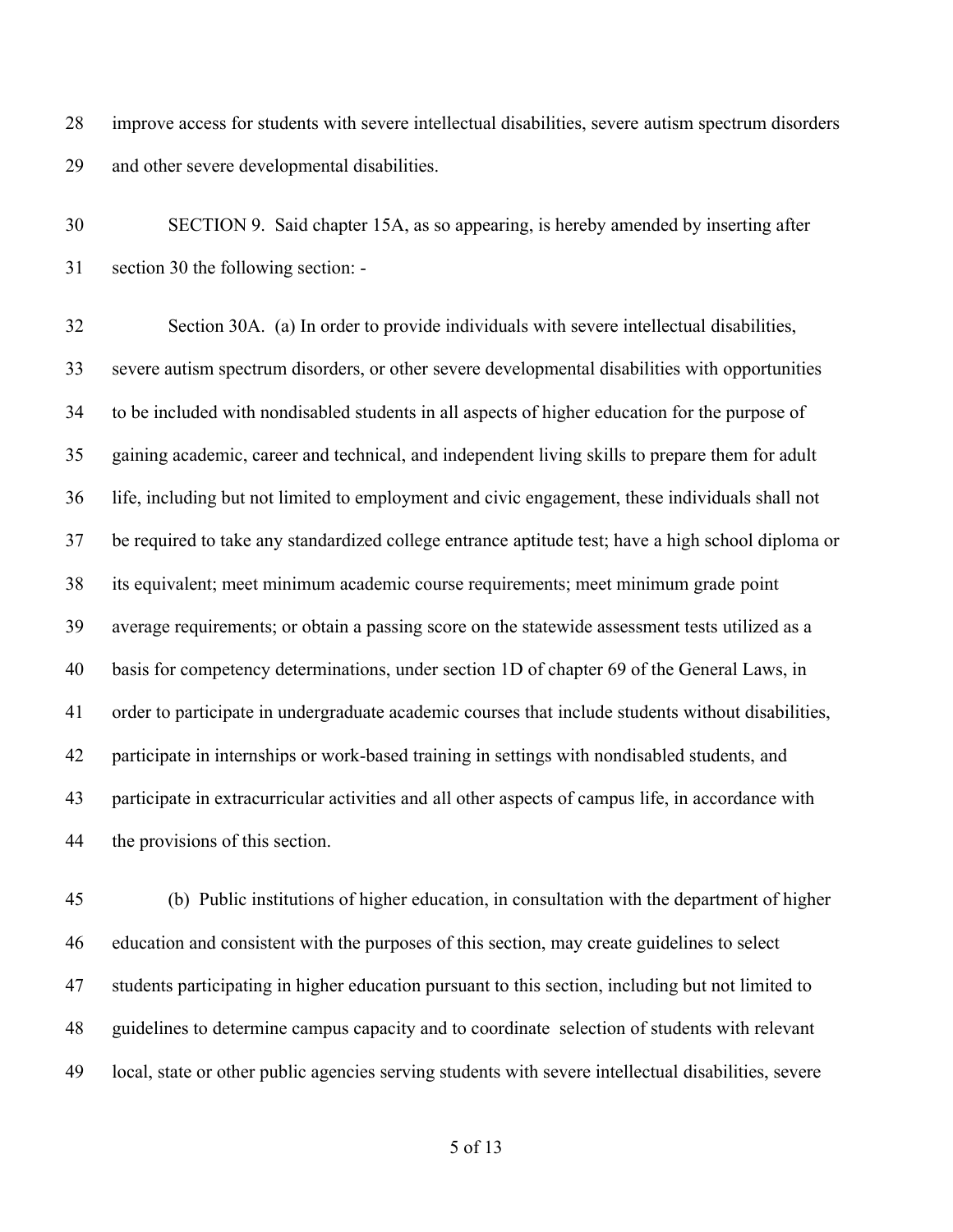autism spectrum disorders, and other severe developmental disabilities, provided that these individuals may not be denied opportunities to participate in higher education solely due to their intellectual disability, autism spectrum disorders or developmental disability. Public institutions of higher education, in consultation with the department of higher education and consistent with the purposes of this section, may also establish course selection guidelines to help ensure that these individuals receive guidance in selecting courses that are appropriate to their individual strengths, needs, preferences and interests. These individuals shall be allowed to choose either to take a credit-bearing, undergraduate academic course for credit if they have met the course prerequisites and requirements, or to audit a credit-bearing, undergraduate academic course, consistent with campus policies governing selection of students for audit participation, if they have not met the course prerequisites and requirements. Nothing in this section shall require a public institution of higher education to provide course enrollment or audit preference for students with severe intellectual disabilities, severe autism spectrum disorders, or other severe developmental disabilities, relative to other persons seeking to enroll or audit a course. Nothing in this section shall require a public institution of higher education to include students with severe intellectual disabilities, severe autism spectrum disorders, or other severe developmental disabilities in graduate and continuing education courses.

 (c) Individuals participating in higher education pursuant to subsection (a) of this section shall be included with nondisabled students in all academic and non-academic opportunities at public institutions of higher education so that they have inclusive educational opportunities to acquire academic, career, technical and independent living skills that prepare them for adult life including, but not limited to, employment and civic engagement. Individual supports and services, shall be made available to support inclusion in academic courses, extracurricular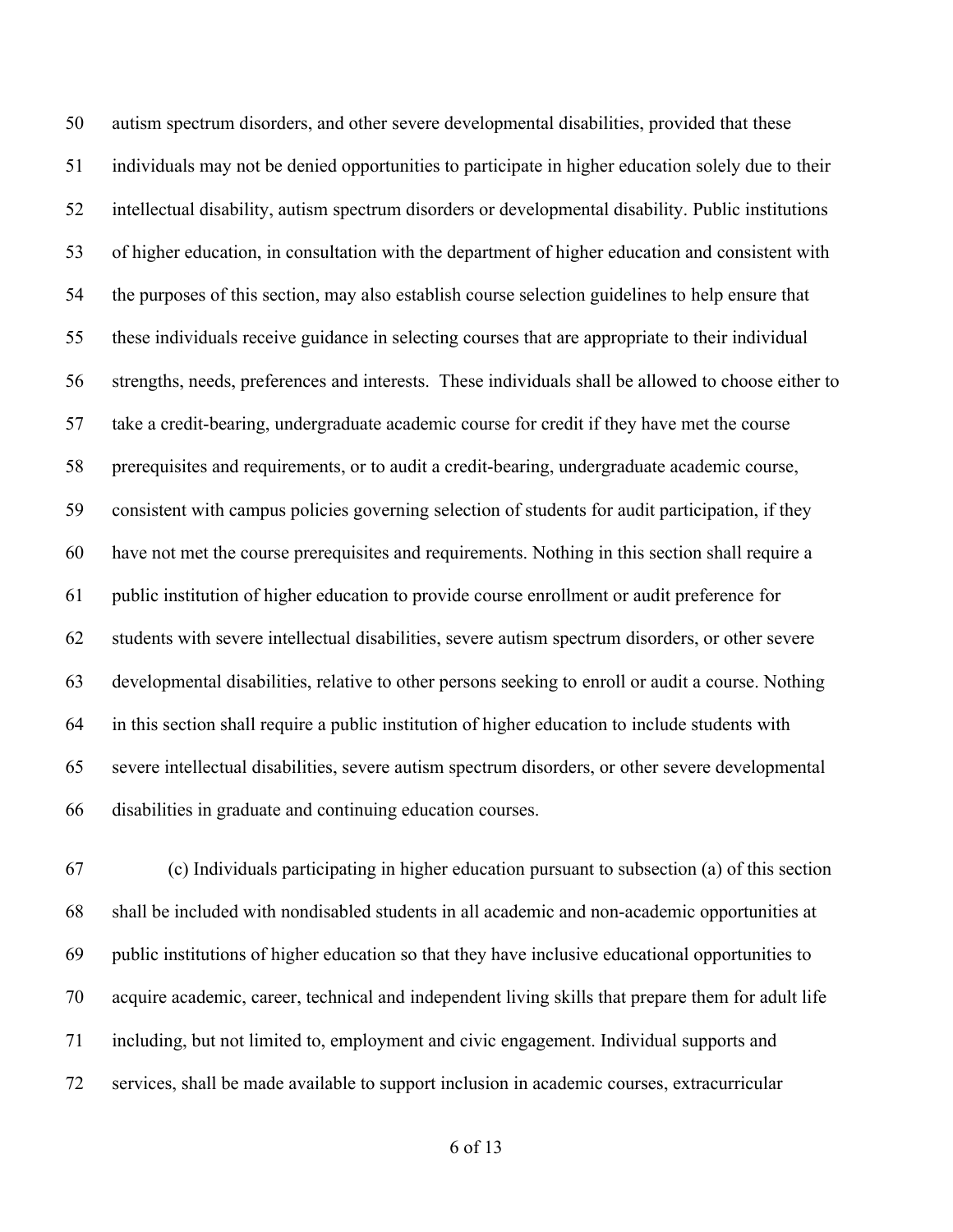activities and other aspects of campus life; provided however that nothing in this section shall supersede subsections (b) and (d) of this section.

 (d) Public institutions of higher education shall not be required to bear the costs of individual supports and services that exceed the kind of supports and services generally provided by public institutions of higher education. The costs associated with supporting participation in public institutions of higher education under this section shall be: (i) an approved expense as a special education service pursuant to section 5 of chapter 71B, provided that a student's participation in higher education is addressed in the student's Individualized Education Program required by section 3 of chapter 71B for students ages 18 to 21 years old, inclusive and provided further that said student is considered to have a severe intellectual disability, severe autism, or other severe developmental disability, and further provided that in the case of students who are age 18 or 19, shall be limited to students with severe disabilities who have been unable to obtain a passing score on the statewide assessment tests utilized as a basis for competency determinations, under section 1D of chapter 69 of the General Laws, and provided further that in the case of students ages 20 or 21, shall be limited to students with severe disabilities who have been unable to obtain a passing score on the statewide assessment tests utilized as a basis for competency determinations, under section 1D of chapter 69 or who have already been determined eligible for special education and have also been determined by the IEP Team to have severe functional delays impacting independent living , communication, or behavioral skills resulting in skills that are significantly below chronological age; and further provided that nothing in this section shall impose any additional cost on a school committee beyond the cost of what is required under state or federal special education law; (ii) subject to the availability of federal funding and appropriation, provided under section 74 of chapter 6 for individuals who are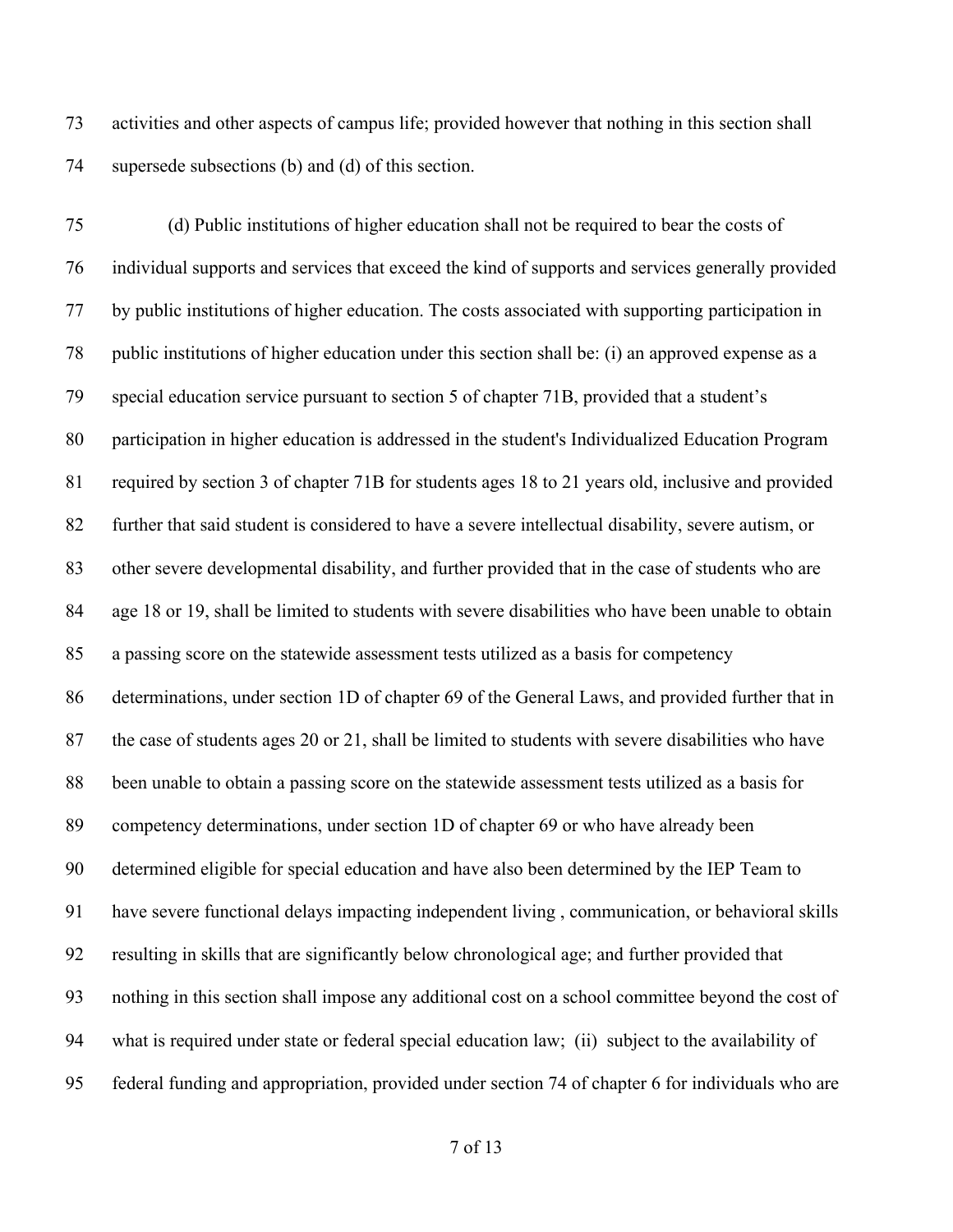| 96  | determined eligible for vocational rehabilitation services; provided that access to higher             |
|-----|--------------------------------------------------------------------------------------------------------|
| 97  | education assists in the attainment of an identified employment goal, as determined by the             |
| 98  | agency, consistent with all applicable regulations, and subject to the development of the              |
| 99  | Individualized Plan for Employment; (iii) subject to appropriation, provided under chapter 19B         |
| 100 | for individuals 22 years of age or older, who are determined eligible for services; provided, that     |
| 101 | the individual supports and services are determined to be an appropriate support, of the type,         |
| 102 | frequency and duration identified in an assessment conducted by the department, and subject to         |
| 103 | the development of the annual individual support plan; (iv) costs of participation may be              |
| 104 | covered by any other public or private sources available to the student.                               |
| 105 | (e) Participating individuals under this section shall be required to follow the public                |
| 106 | institution of higher education's student behavioral policies, including the student code of           |
| 107 | conduct, antidiscrimination and sexual violence policies, provided that the public institution of      |
| 108 | higher education shall provide such policies in accessible formats and shall provide reasonable        |
| 109 | accommodations for these individuals in any process instituted thereunder.                             |
| 110 | (f) Nothing in this section shall be construed to impose any liability against any school              |
| 111 | district or any public institution of higher education, including trustees, officers, administrators,  |
| 112 | or employees of said school district or institution of higher education.                               |
|     |                                                                                                        |
| 113 | (g) Nothing in this section shall be construed as creating or imposing a specific duty of              |
| 114 | care, nor shall this section create or impose a private right of action against any school district or |
| 115 | any public institution of higher education, including trustees, officers, administrators, or           |
| 116 | employees of said school district or institution of higher education.                                  |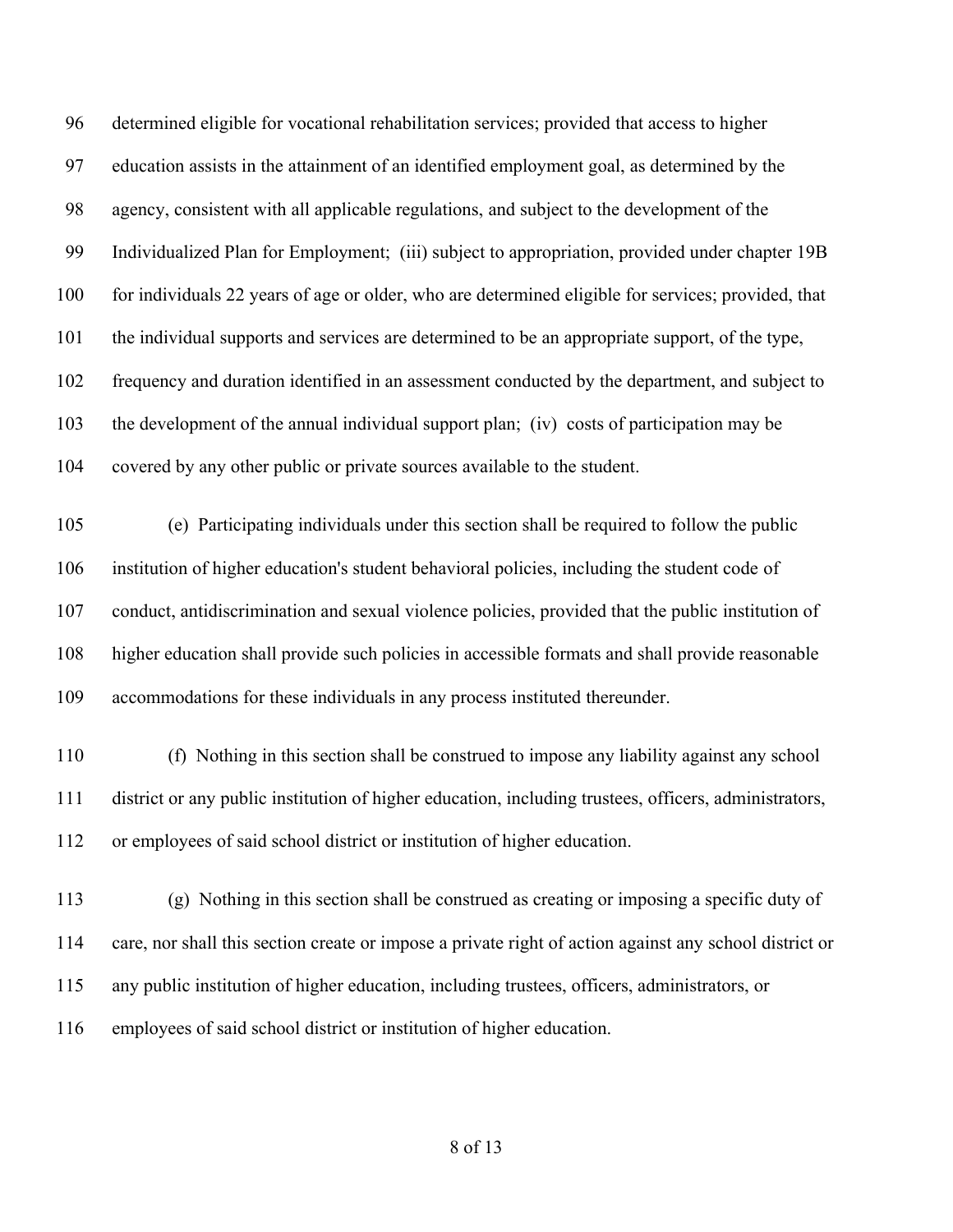SECTION 10. Section 2 of chapter 71B of the General Laws, as appearing in the 2016 Official Edition, is hereby amended by inserting in line 87 a new paragraph with the following words:- Older students ages 18-21, inclusive, with severe intellectual disabilities, severe autism spectrum disorders, and other severe developmental disabilities who are receiving special education services may also have program options including continuing education, participation in credit and noncredit courses that include students without disabilities in an institution of higher education, development of independent living skills, development of skills necessary for employment, and development of skills to access community services. Participation of said students in institutions of higher education under this section shall be considered an approved expense as a special education service pursuant to section 5 of chapter 71B, provided that this service is addressed in the student's Individualized Education Program.

 SECTION 11: Said chapter 71B, as so appearing, is hereby amended by inserting after section 16 the following section: -

Section 17: Inclusive Concurrent Enrollment Initiative

 (a) Subject to appropriation, the department of higher education shall develop and administer a discretionary grant program to provide monies to school committees and public institutions of higher education partnering to offer inclusive concurrent enrollment initiative options for school-aged children, ages 18 to 21, inclusive with disabilities. The program shall be limited to students: (i) who are considered to have severe intellectual disabilities, severe autism spectrum disorders, or other severe developmental disabilities; and (ii) for students age 18 to 19, inclusive, shall be limited to students with severe disabilities who have been unable to achieve the competency determination necessary to pass the statewide assessment test pursuant to section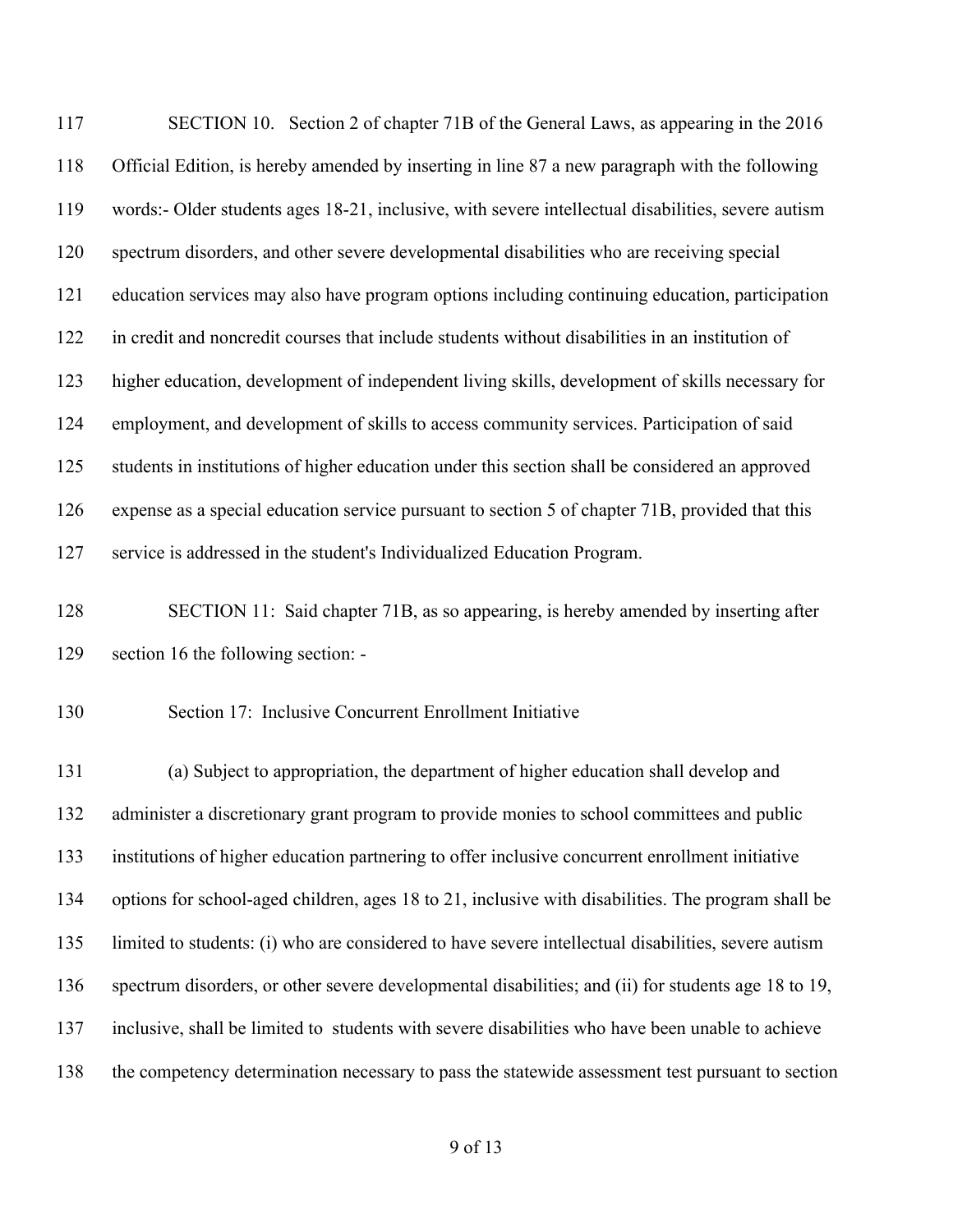1D of chapter 69; and (iii) for students ages 20 or 21, shall be limited to students with severe disabilities who have been unable to obtain a passing score on the statewide assessment tests utilized as a basis for competency determinations, under section 1D of chapter 69 of the General Laws or have been determined by the IEP Team to have severe functional delays impacting independent living , communication, or behavioral skills resulting in skills that are significantly below chronological age; provided that public institutions of higher education may also include students with severe intellectual disabilities, severe autism spectrum disorders, or other severe developmental disabilities over the age of 21 who have been unable to obtain a passing score on the statewide assessment tests utilized as a basis for competency determinations, under section 1D of chapter 69, with planning or implementation grants available through said discretionary grant program.

 (b) The grant program shall enable school committees to partner with public institutions of higher education in order to assist in meeting the transitional needs of eligible students pursuant to subsection (a), which shall include facilitating movement from school to post-school activities and competitive employment. Said grant program shall be based on a results oriented process focused on improving academic and functional achievement in accordance with the provisions of the federal Individuals with Disabilities Education Act.

 (c) The grant program shall support participation of any relevant state or other agency serving students with severe intellectual disabilities, severe autism spectrum disorders and other severe developmental disabilities, including, but not limited to, the department of developmental services, the Massachusetts rehabilitation commission or other vocational rehabilitation agency or organization to support student academic success, participation in student life of the college community and competitive employment.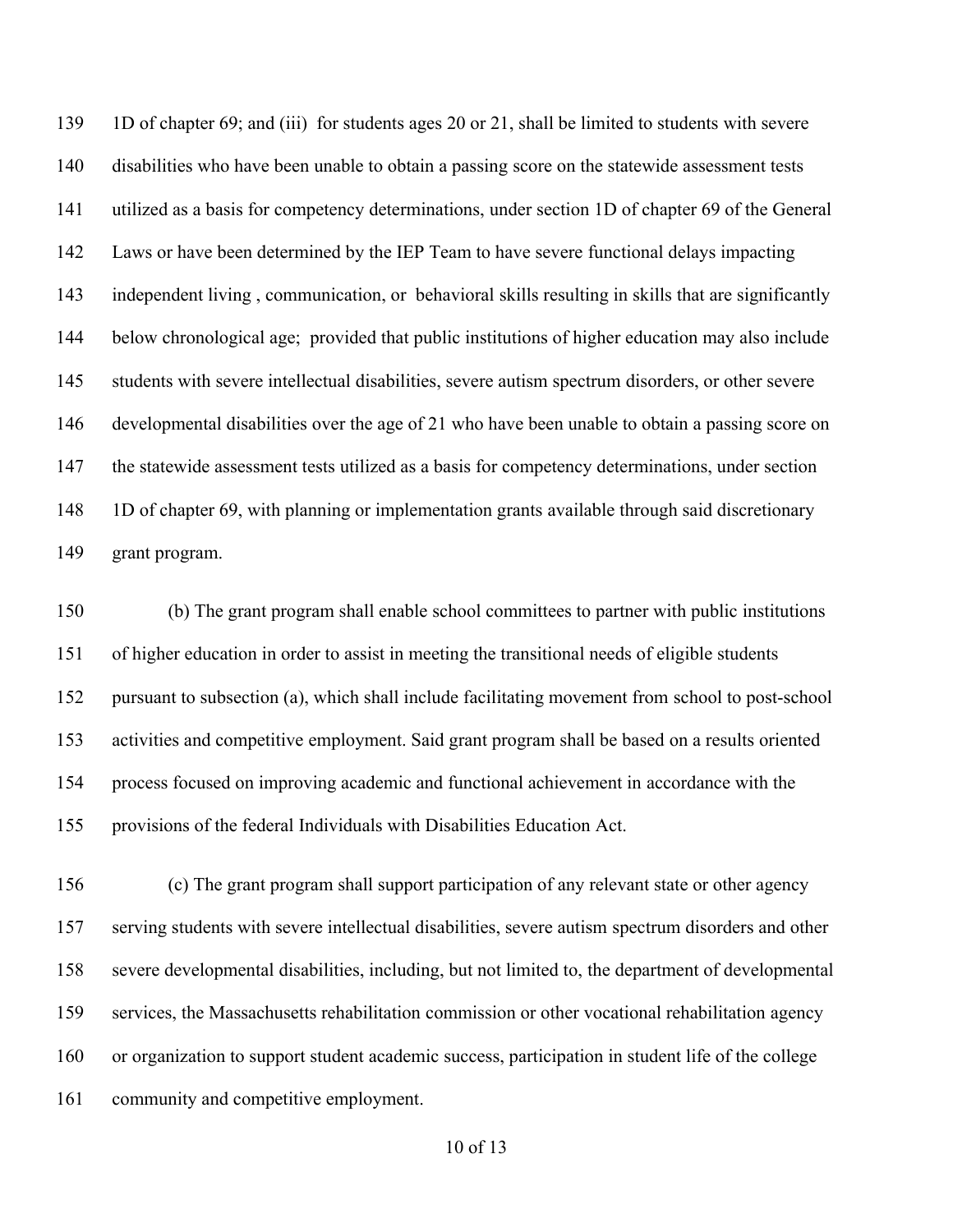(d) The grant program shall support partnerships that provide : (i) participation in credit- bearing and non-credit courses that include students without disabilities, including participation in credit-bearing courses in audit status for students who may not meet course prerequisites; (ii) participation in on-campus student life activities; (iii) preparation for competitive employment; (iv) the waiver of tuition for courses by the public institution of higher education; (v) the provision of supports and services necessary to facilitate a student's participation and support inclusion in academic courses, extracurricular activities, internships, work experiences and other aspects of the institution's postsecondary program; (vi) education, training and technical assistance for teachers, faculty and personnel regarding strategy and teaching methodology to achieve successful inclusion of individuals with severe intellectual disabilities, severe autism spectrum disorders and other severe developmental disabilities; (vii) full inclusion of students with severe intellectual disabilities, severe autism spectrum disorders and other severe developmental disabilities with nondisabled students in all aspects of higher education including, but not limited to, academic and social activities; and (viii) the utilization of person-centered 176 planning in the development of the course of study for each participating student. Partnerships with institutions of higher education that offer dormitory living may also include opportunities for students with severe intellectual disabilities, severe autism spectrum disorders and other severe developmental disabilities to live in residential housing offered to nondisabled students.

 (e) The department of higher education shall establish an inclusive concurrent enrollment advisory board to advise the department on efforts to implement inclusive concurrent enrollment and to participate in educational outreach efforts related to inclusive concurrent enrollment. The inclusive concurrent enrollment advisory board shall include the following members or their designees: the inclusive concurrent enrollment coordinator, who shall serve as chair; the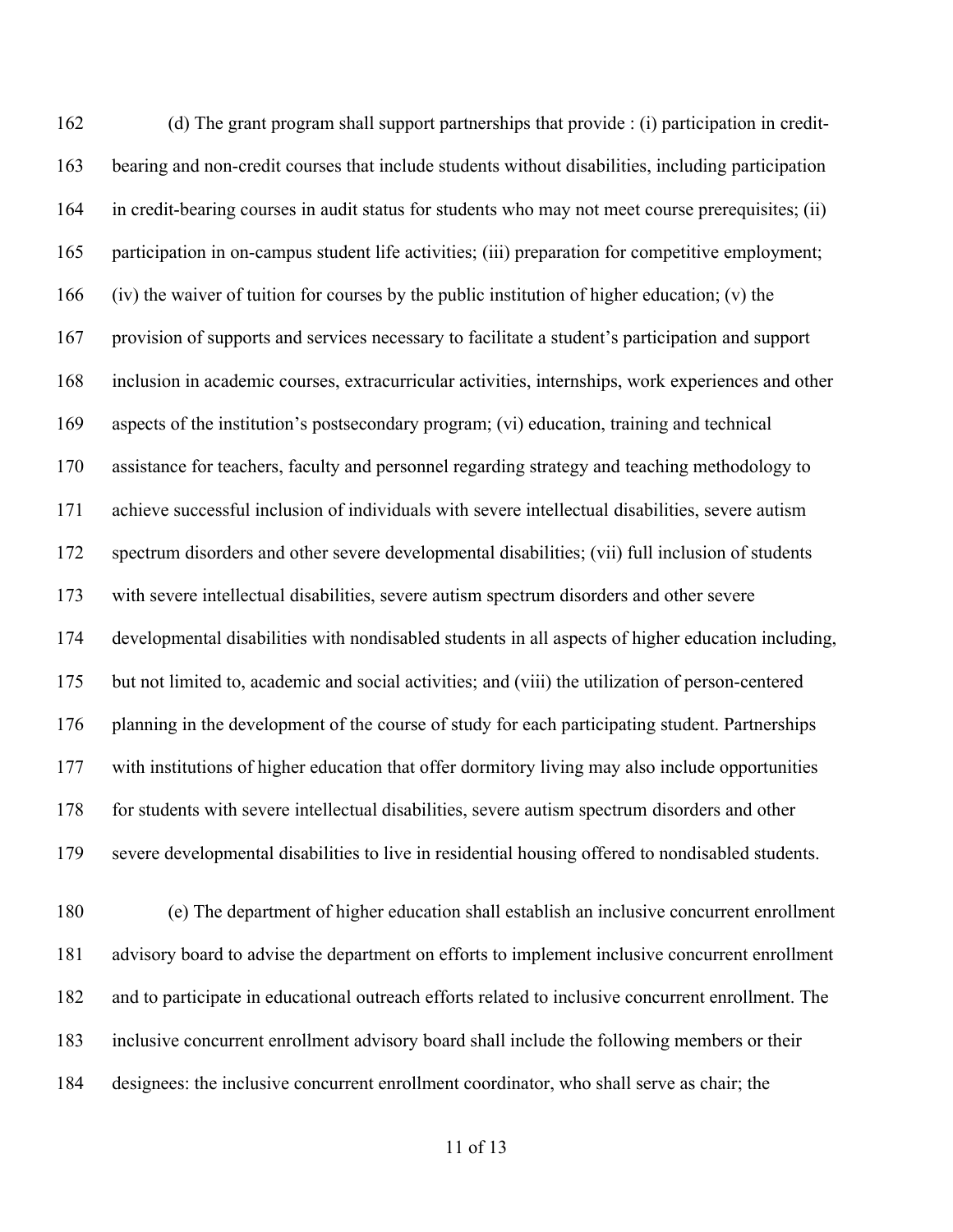secretary of education, the commissioner of higher education; the commissioner of elementary and secondary education; the commissioner of the department of developmental services; the commissioner of the Massachusetts rehabilitation commission; a representative of the Massachusetts Administrators for Special Education; a representative of the Massachusetts Association of School Committees; a representative of the Massachusetts Association of School Superintendents; a representative of Massachusetts Advocates for Children, Inc.; a representative of the Federation for Students with Special Needs, Inc.; a representative of the Institute for Community Inclusion; at least 2 representatives of school districts, and public institutions of higher education that have successfully implemented inclusive concurrent enrollment initiatives, to be appointed by the chair; and 2 students who are participating or have participated in an inclusive concurrent enrollment program, to be appointed by the chair. The inclusive concurrent enrollment advisory board shall meet at least quarterly. Members of the advisory board shall serve without compensation.

 (f) Subject to appropriation, the department of higher education shall designate an inclusive concurrent enrollment coordinator to manage grant administration and coordinate reporting.

 SECTION 12. The secretary of education and the secretary of health and human services shall, as necessary, develop inter-agency agreements, policies and practices with the department of higher education, the department of elementary and secondary education, public institutions of higher education, school committees, the department of developmental services, the Massachusetts rehabilitation commission and other relevant agencies in order to maximize federal financial participation through Medicaid, maximize federal financial aid, support institutions of higher education offering opportunities to include individuals with severe